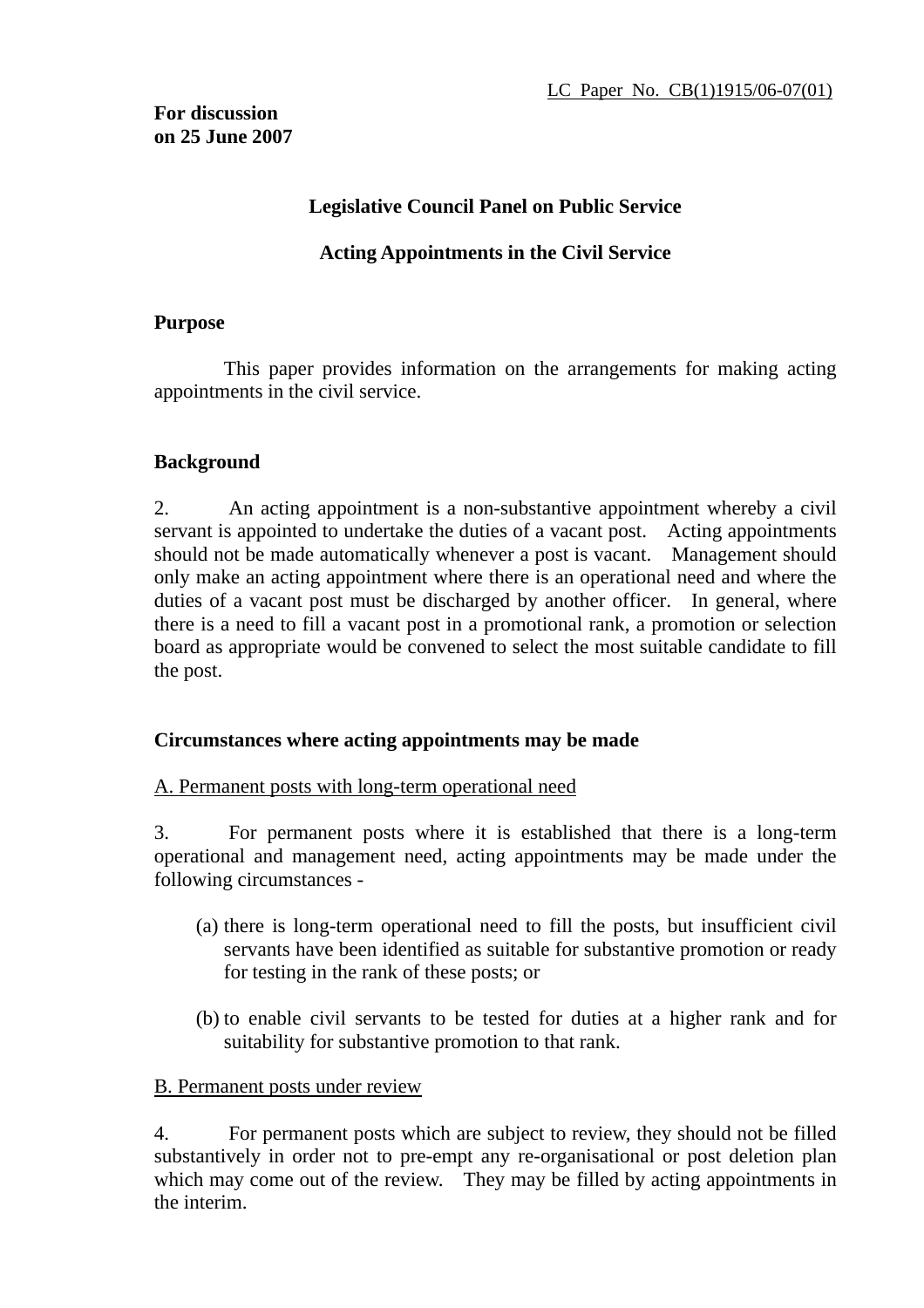## C. Time-limited posts

5. For posts which are created for a time-limited duration, they cannot be counted as promotable posts in order not to give rise to redundancy in future. They may, therefore, be filled by civil servants on acting appointment for the duration of the posts. They may also be filled by civil servants on substantive appointment. In the latter situation, the same number of posts at the same rank in other parts of the department(s)/ bureau(x) would be filled by civil servants on acting appointment. This is to ensure that the total number of civil servants in the said rank does not exceed the total number of promotable posts in that rank.

#### D. Temporary absence of incumbent

6. In addition, irrespective of whether the posts are permanent or time-limited, there are occasions where an acting appointment may be made to cover the temporary absence (e.g. on vacation or sick leave, training, secondment, etc.) of the incumbent of a post so that the associated work and duties can continue to be discharged.

## **Mechanism for administering acting appointments**

7. The mechanism for selecting suitable candidates for taking up acting appointments and for reviewing acting appointments are stipulated in the relevant Civil Service Regulations and supplementary guidelines promulgated by the Civil Service Bureau (CSB) from time to time. According to the prevailing rules and regulations, the management of a bureau or department should take the following procedures in arranging acting appointments -

- (a) acting appointments lasting or expected to last for longer than six months should be approved by the appropriate authority for substantive appointment, and the need for making acting arrangements should be reviewed on a regular basis; and
- (b) for acting appointments lasting more than six months, the approving authority should adopt the same procedures as for substantive appointment (i.e. by conducting promotion or selection boards) to select the most suitable civil servants to take up the acting appointments. For posts under the purview of the Public Service Commission<sup>1</sup>, the management must also seek the advice of the Commission on the selection to ensure fairness and impartiality in the selection process.

8. The Secretary for Civil Service is the authority for substantive appointment to posts ranked at D2 of the Directorate Pay Scale (i.e. D2) or above and, therefore, is also the authority for acting appointment to D2 posts.

 $\overline{a}$ 

<sup>&</sup>lt;sup>1</sup>Posts remunerated on a pay scale with a maximum pay point at MPS 26 or above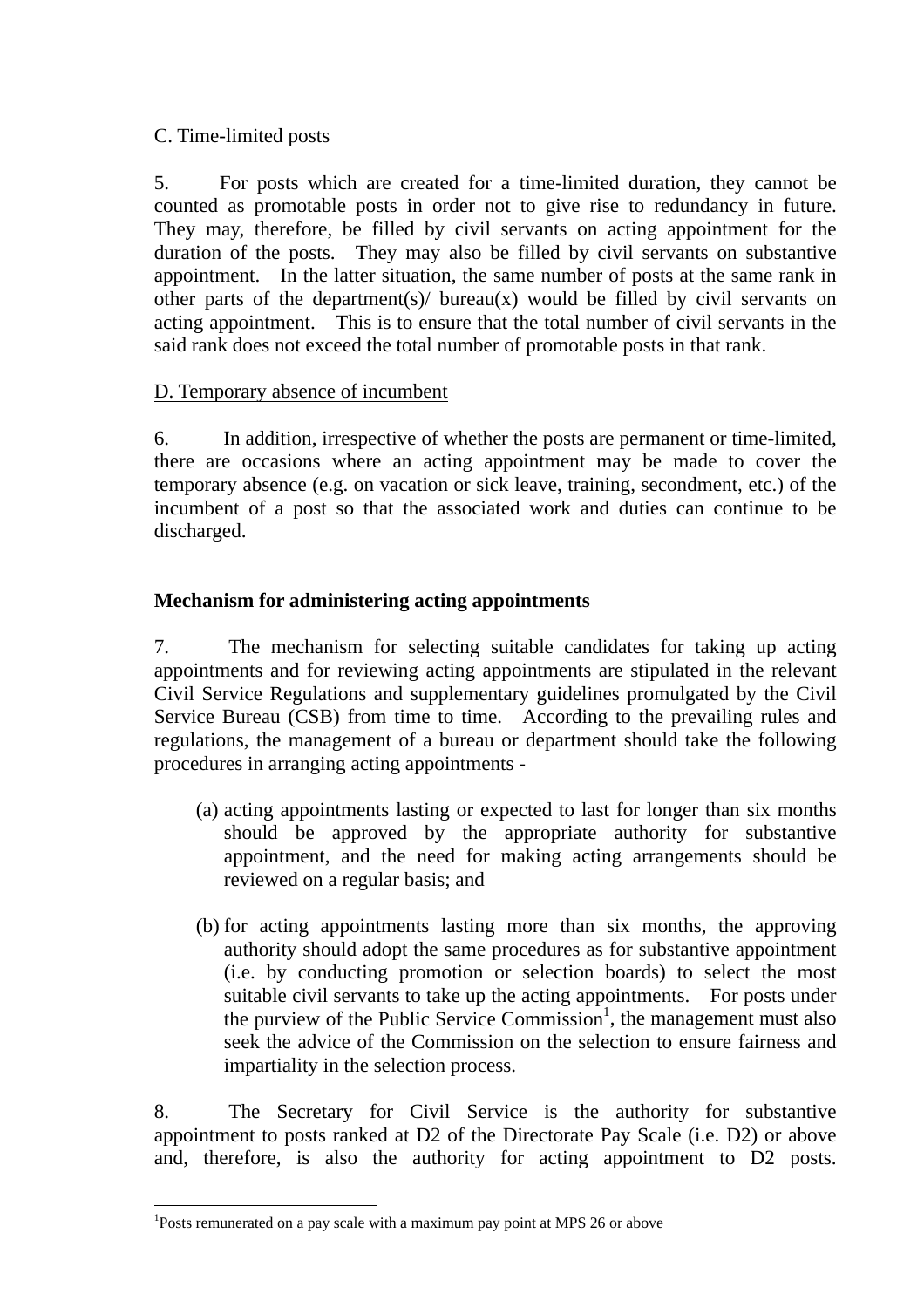Accordingly, CSB scrutinizes all acting appointments which last for more than six months for posts at D2 and above to ensure that the proper selection and review procedures have been taken by the management concerned. For posts ranked at D1 of the Directorate Pay Scale (D1) and below, the substantive and acting appointment authority has been delegated to heads of department (HoDs), heads of grade (HoGs) and officers at appropriate ranks.

# **Statistics**

9. In light of the delegation of authority stated in paragraph 8 above, CSB does not have readily available statistics on acting appointments for posts at D1 and below. On a one-off basis, we have requested HoDs and HoGs to provide the relevant statistics. In the past three years ending 31 March 2007, a total of 2 083 civil servants had taken acting appointments for an aggregate of 24 months or more, mainly for the reasons set out in paragraphs 3 to 6 above. A detailed breakdown of these acting appointments is at Annex.

## **Conclusion**

10. We consider the acting appointment mechanism is necessary in the civil service as it constitutes an important tool to test a civil servant's suitability for substantive promotion as well as to allow management to meet operational needs. We will continue to keep the guidelines for making acting appointments under regular review and make improvements as necessary. CSB will continue to remind departmental and bureau management to be vigilant in reviewing the continued need for acting appointments as a good management practice and to seek to fill vacant posts in promotional ranks substantively wherever practicable.

Civil Service Bureau June 2007